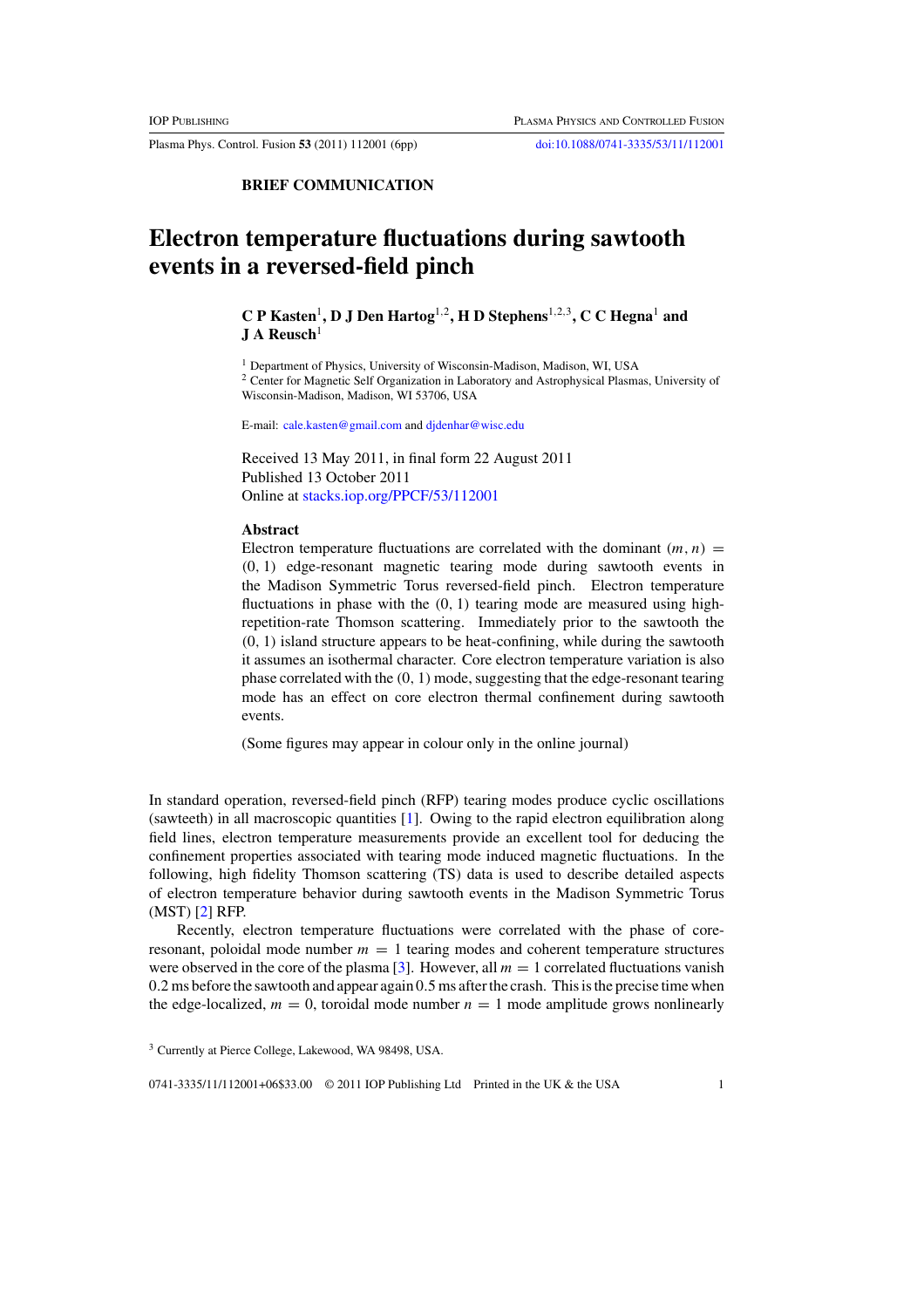

**Figure 1.** Ensemble-averaged *(*0*,* 1*)* mode amplitude through the sawtooth crash, measured at the wall.  $t = 0$  is plotted as a vertical dashed line.

from 10 G to over 200 G and then crashes (see figure 1). During this time electron temperature fluctuations are phase-correlated with the rotating  $(m, n) = (0, 1)$  magnetic island, forming electron temperature structures with varying behavior. The fluctuations correlated with the *(*0*,* 1*)* mode are absent 0*.*2 ms before the sawtooth and 0*.*3 ms after the sawtooth and are not present between sawteeth. Immediately prior to the crash an edge temperature fluctuation is observed which appears to be heat-confining, while after the sawtooth the edge fluctuation assumes isothermal characteristics.

Immediately after the crash the core electron temperature develops phase-correlated *(*0*,* 1*)* structure. Core electron thermal confinement is reduced significantly during sawtooth crashes with overall core heat loss of about 100 eV (∼25%) in 0*.*2 ms [\[4,](#page-5-0) [5\]](#page-5-0). The results of the *(*0*,* 1*)* correlated electron temperature fluctuation analysis in the core and edge indicate that *(*0*,* 1*)* mode behavior during the sawtooth is directly correlated with aspects of the core electron thermal confinement.

Electron temperature is measured with multi-point, multi-pulse TS [\[6–8\]](#page-5-0) using 'pulseburst' mode [\[9\]](#page-5-0). Pulses travel vertically through the MST vacuum vessel and scattered light is collected at 21 spatial points from the core to the edge with ∼1.3 cm (2*.*6% of the plasma minor radius) resolution in the core and ∼2.2 cm (4*.*4%) resolution in the edge. Typical statistical measurement error is ∼10%. Thirty profiles are measured per discharge in 5 bursts of 6 pulses at 25 kHz. An ensemble of pulse-burst measurements from ∼50 discharges is used to determine electron temperature fluctuations. The macroscopic characteristics of sawteeth in MST are extremely reproducible, and the use of statistical ensembles to determine fluctuation amplitudes is a well-established technique for MST plasma conditions. An analysis time window of 0*.*2 ms was chosen as the best balance between resolution of time dynamics and fluctuation amplitude even though it results in some overlap in the 'before' and 'after' sawtooth measurements. Note that this time window choice allows inclusion of all 6 measurements in a burst in a fluctuation ensemble, although typically fewer measurements per burst are used because burst timing is random with respect to the sawtooth time.

Tearing modes in MST rotate at ∼10 kHz so electron temperature fluctuations cannot be well-determined from TS measurements alone. Instead fluctuations are correlated with the *(*0*,* 1*)* tearing mode using Bayesian analysis [\[10\]](#page-5-0) of TS data and magnetic field pickup coil data [\[11\]](#page-5-0). To ensure accurate results, the analysis is performed only on discharges with plasma current between 385 and 420 kA and electron density between  $0.85 \times 10^{13}$  and  $1.15 \times 10^{13}$  cm<sup>-3</sup>.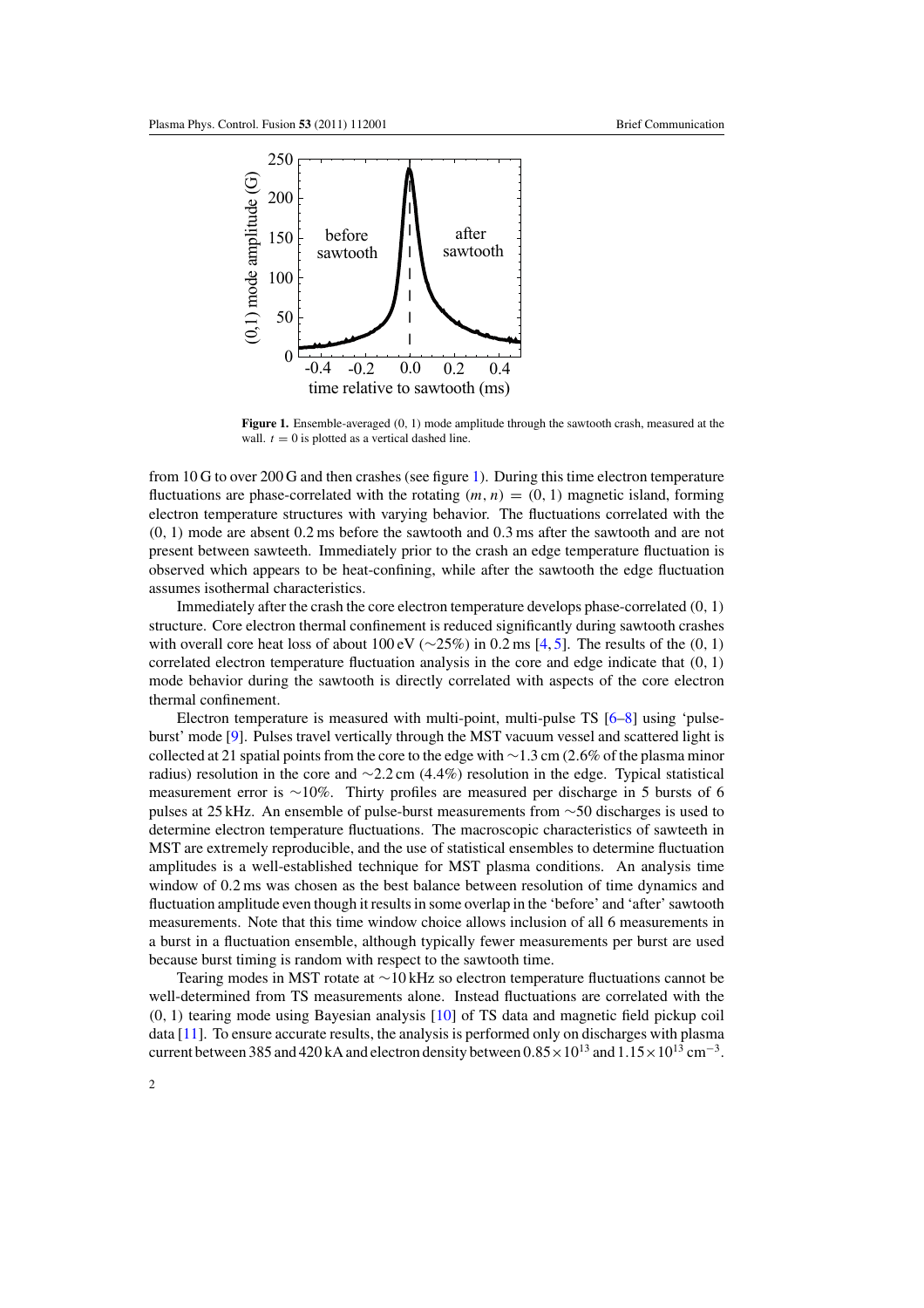<span id="page-2-0"></span>

**Figure 2.** *(*0*,* 1*)* correlated fluctuation amplitudes (*a*) before and (*b*) after the sawtooth crash, and full electron temperature profiles at  $\Delta_{\text{TS}} = 0$  and  $\Delta_{\text{TS}} = \pi$  (*c*) before and (*d*) after the sawtooth crash. The horizontal axis is the normalized minor radial coordinate with  $a = 0.52$  m. The gray areas highlight the regions of interest near the edge. Errors are estimated from the widths of the final probability distribution functions (PDFs) as determined by the Bayesian analysis.

Magnetic measurements are made at the wall of the MST vacuum vessel with a toroidal array of pickup coils. The model used in Bayesian analysis is

$$
T_{\text{e,model}} = T_{\text{e0}} + T_{\text{e}(m,n)} \cos \Delta_{\text{TS}(m,n)} \tag{1}
$$

where  $T_{e0}$  is the equilibrium component and  $T_{e(m,n)}$  is the temperature fluctuation amplitude.  $\Delta_{TS(m,n)}$  is the phase of the tearing mode measured by the toroidal array of pickup coils shifted to the physical location of the TS diagnostic. The definition of phase is chosen such that  $\Delta_{\text{TS}} = 0$  when the O-point of the (0, 1) magnetic island is at the TS location and  $\Delta_{\text{TS}} = \pi$  at the X-point. For a description of the *(*0*,* 1*)* magnetic island geometry with definitions of the O- and X-points, see figure 2 in reference [\[11\]](#page-5-0).

Before the sawtooth a positive edge  $T_{e(0,1)}$  is observed and after the sawtooth the edge  $T_{e(0,1)}$  is negative, suggesting different electron temperature behavior due to rapid  $(0, 1)$ mode growth. The electron temperature fluctuation amplitudes are plotted in figures 2(*a*) and (*b*). The effect of the electron temperature fluctuations on the full electron temperature,  $T_e = T_{e0} + T_{e(0,1)} \cos \Delta_{TS(0,1)}$ , is shown in figures 2(*c*) and (*d*). Before the sawtooth the O-point appears to confine heat across a radial region where the X-point maintains a gradient, as shown in figures  $2(c)$  and  $3$ (left). This is consistent with the formation of a heat-confining island, which refers to the state where temperature is stored within flux surfaces associated with a magnetic island chain.

After the crash, the edge electron temperature at the toroidal phase associated with the Opoint is lowered relative to the X-point and appears flattened, suggesting that the *(*0*,* 1*)*magnetic island creates an electron temperature island with isothermal behavior. An isothermal island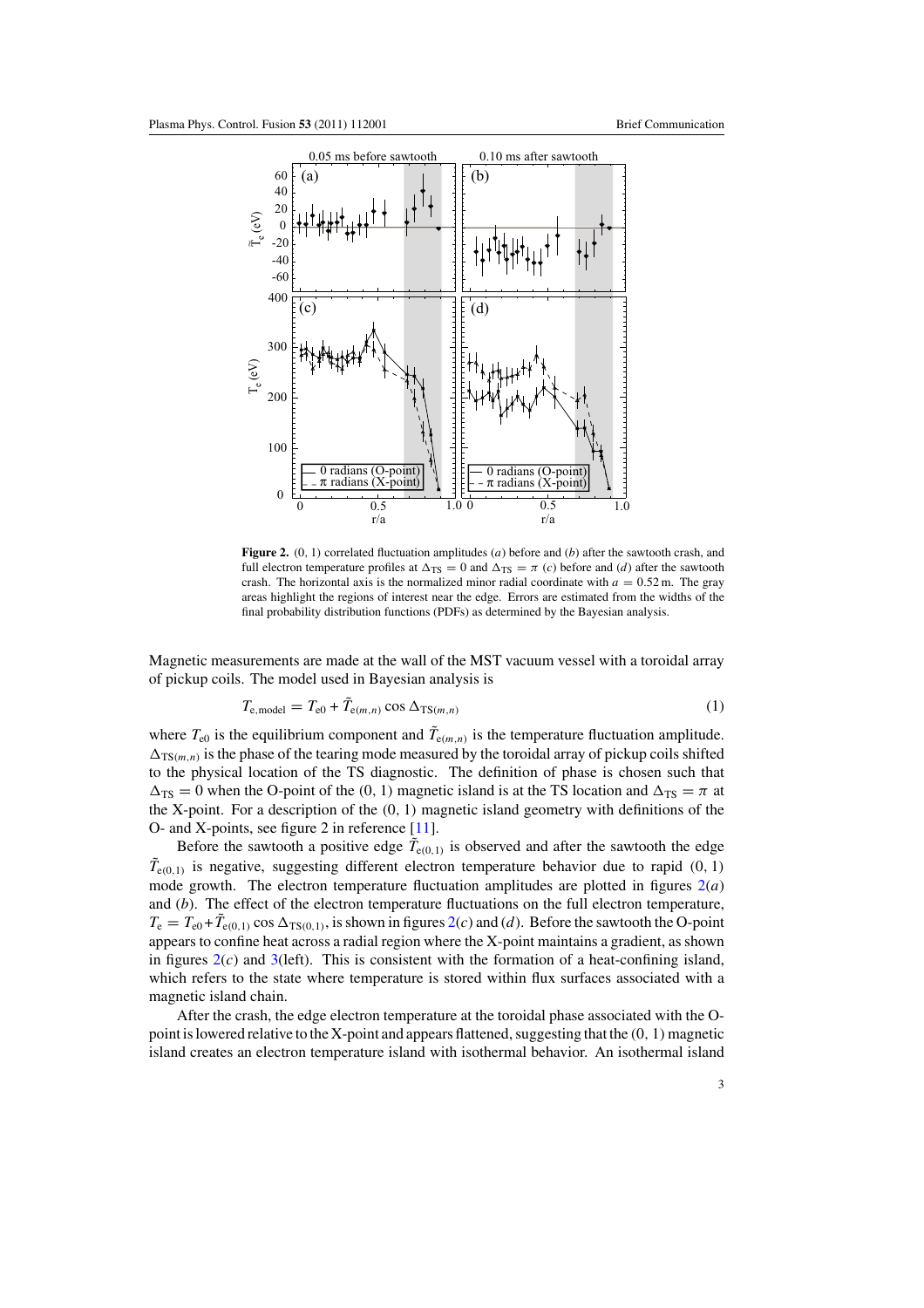<span id="page-3-0"></span>

**Figure 3.** (Left) contour plot of the electron temperature at the edge of MST prior to the sawtooth. Heat is confined at  $\Delta_{TS} = 0$  compared with  $\Delta_{TS} = \pi$ . (Right) contour plot of the electron temperature variation due to (0,1) correlated fluctuations after the sawtooth, from core to edge. Note that the ordinate range of the plots differs.



**Figure 4.** Normalized edge electron temperature gradient at the O-point (0 radians) and the X-point  $($ *π* radians) of the magnetic island through the sawtooth crash.  $t = 0$  is denoted by the vertical line. Errors are propagated through the calculations using the widths of the final PDFs.

refers to a state where temperature has equilibrated along each flux surface associated with an isolated magnetic island chain. Figure [2\(](#page-2-0)*d*) exhibits this characteristic near  $r/a \sim 0.8-0.85$ , the expected location of the *(*0*,* 1*)* magnetic island chain. This behavior is not observed prior to the crash.

Figures  $2(c)$  $2(c)$  and  $(d)$  and  $3$ (left) show the edge electron temperature gradient affected by the *(*0*,* 1*)* correlated electron temperature fluctuations. The edge gradients are quantified at the toroidal phases associated with the O- and X-points of the magnetic mode and are normalized to the average core  $T_{e0}$ , shown in figure 4. Before the crash the gradient at the O-point is enhanced by the electron temperature fluctuation, consistent with a heat-confining island. After the sawtooth the confining gradient at the O-point is reduced, consistent with an isothermal island, and remains smaller than the gradient at the X-point until ∼0.2 ms after the crash.

The core electron temperature correlates with the phase of the edge-resonant  $(0, 1)$ magnetic tearing mode after the sawtooth event. Finite negative fluctuation amplitudes are observed across the entire minor radius of the plasma from 0 to 0.15 ms, indicating that the core electron temperature is reduced at the toroidal phase corresponding to the O-point of the mode. The finite core fluctuations can be seen at 0*.*1 ms in figures [2\(](#page-2-0)*b*) and 3(right).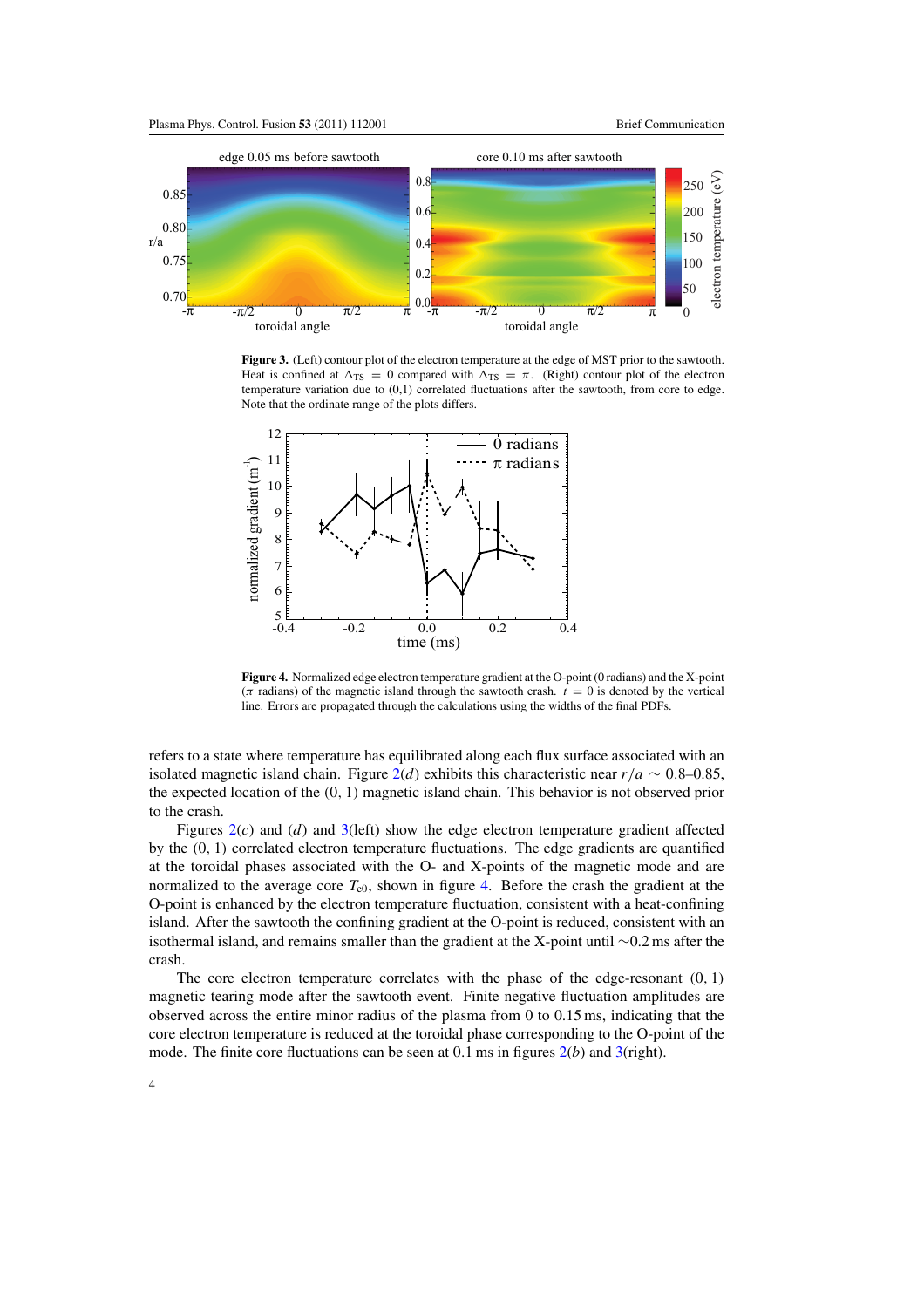

**Figure 5.** Comparison of core electron temperature at  $\Delta_{TS} = 0$  and  $\Delta_{TS} = \pi$  with the equilibrium electron temperature, *T*e0. Errors are propagated through the calculations using the widths of the final PDFs.

Figure 5 compares core electron temperature at toroidal phases corresponding to the O- and X-points of the  $(0, 1)$  mode with the equilibrium electron temperature,  $T_{e0}$ ,  $T_{e0}$  reproduces the expected core electron temperature evolution through the sawtooth crash by dropping nearly 100 eV, suggesting a simple description of core electron thermal confinement through the sawtooth. When the *(*0*,* 1*)* magnetic island grows prior to the crash, it confines heat. At the crash, the edge electron temperature gradient at the toroidal phase associated with the O-point is reduced while an isothermal island forms. This allows rapid heat flow out of the core at the toroidal phase associated with the O-point, giving the observed core *(*0*,* 1*)* electron temperature fluctuation.  $T_{e0}$  responds to this heat sink and cools in 0.2 ms. The result is a core electron temperature about 100 eV colder after the sawtooth crash.

In conclusion, electron temperature fluctuations are correlated with the dominant  $(m, n)$  = *(*0*,* 1*)* magnetic tearing mode during sawtooth events in the MST RFP. Observed fluctuations at the edge indicate a heat-confining electron temperature island before the sawtooth. The island exhibits isothermal characteristics after the crash. The edge fluctuation during the sawtooth lowers the confining edge electron temperature gradient at the O-point of the *(*0*,* 1*)* magnetic island and a core fluctuation appears with reduced electron thermal confinement. It appears that the growth and subsequent crash of the edge-resonant *(*0*,* 1*)* mode amplitude during the sawtooth has a direct effect on core electron thermal confinement. While the eigenfunction of the *(*0*,* 1*)*tearing mode is non-zero in the plasma core, the nonlinear magnetic island associated with this mode does not penetrate deep into the core region of MST. As such, a possible reason for the correlation of the *(*0*,* 1*)* activity and the core temperature response is nonlinear coupling between the core-resonant  $m = 1$  tearing modes and the edge-resonant  $m = 0$  mode. Future work will increase the radial resolution of the TS diagnostic near the edge and improve time resolution, allowing better characterization of the edge electron temperature structure.

#### **Acknowledgments**

The authors would like to thank C R Sovinec, E Parke, M T Borchardt, A F Falkowski, and A P Beardsley. This work is supported by the US Department of Energy and the National Science Foundation.